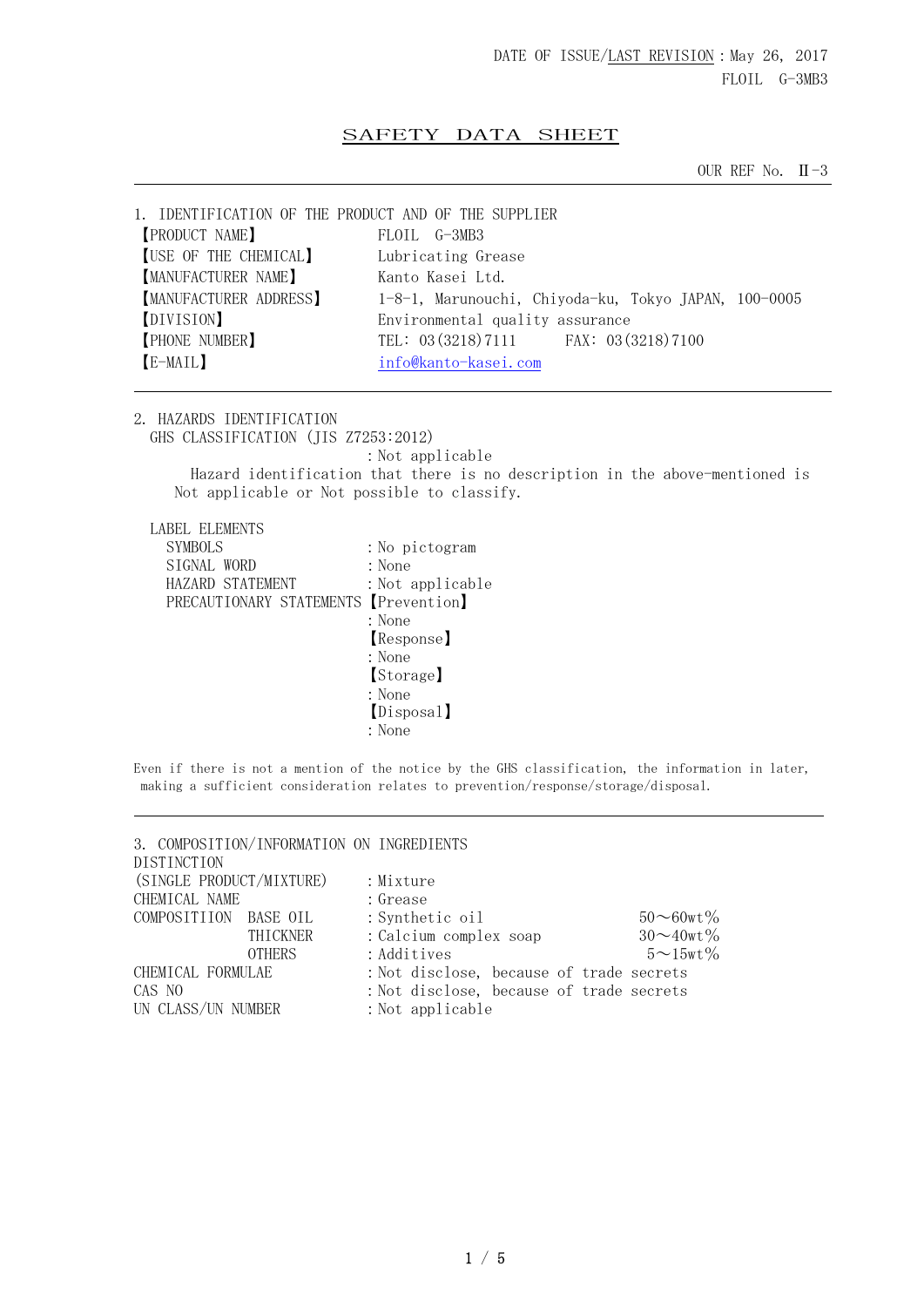| 4. FIRST-AID MEASURES                              |                                                                                                                                                                                                                                    |  |  |  |
|----------------------------------------------------|------------------------------------------------------------------------------------------------------------------------------------------------------------------------------------------------------------------------------------|--|--|--|
| IF INHALED                                         | : Remove victim to fresh air.                                                                                                                                                                                                      |  |  |  |
|                                                    | Get medical advice/attention.                                                                                                                                                                                                      |  |  |  |
| IF ON SKIN                                         | : Wash the affected area with soap and water.                                                                                                                                                                                      |  |  |  |
| IF IN EYES                                         | : Flush eyes with plenty of water, and get medical advice                                                                                                                                                                          |  |  |  |
| IF SWALLOWED                                       | /attention.<br>: Do not induce vomiting. Get medical advice/attention.                                                                                                                                                             |  |  |  |
|                                                    | If a mouth is polluted, wash it with plenty of water.                                                                                                                                                                              |  |  |  |
| MOST IMPORTANT SYMPTOM                             | : No data available                                                                                                                                                                                                                |  |  |  |
| PROTECTION OF PERSON                               |                                                                                                                                                                                                                                    |  |  |  |
| GIVE FIRST-AID                                     | : No data available                                                                                                                                                                                                                |  |  |  |
| SPECIAL NOTE TO DOCTOR                             | : No data available                                                                                                                                                                                                                |  |  |  |
| 5. FIRE-FIGHTING MESURES                           |                                                                                                                                                                                                                                    |  |  |  |
| EXTINGUISHING MEDIA                                | : Use spray foam, foam, powder or $CO2$ gas                                                                                                                                                                                        |  |  |  |
|                                                    | extinguishing media.                                                                                                                                                                                                               |  |  |  |
| FIRST FIRE                                         | : Use powder or $CO2$ gas extinguishing media.                                                                                                                                                                                     |  |  |  |
| LARGE-SCALE FIRE<br>UNSUITABLE EXTINGUISHING MEDIA | : Use foam extinguishing media.<br>: Prohibit rod-shaped water injection.                                                                                                                                                          |  |  |  |
| PECULIAR HAZARD STATEMENT                          | : No data available                                                                                                                                                                                                                |  |  |  |
| PECULIAR EXTINCTION METHOD                         | : Cut off combustion source of fire.                                                                                                                                                                                               |  |  |  |
|                                                    | : Sprinkle water to equipment to cool.                                                                                                                                                                                             |  |  |  |
|                                                    | : Prohibit to enter to the scene of a fire except<br>staff.                                                                                                                                                                        |  |  |  |
| PROTECTION OF THE PERSON                           |                                                                                                                                                                                                                                    |  |  |  |
| EXTINGUISHIES FIRE                                 | : Extinguish fire on the windward side of the fire and<br>not fail to wear protector.                                                                                                                                              |  |  |  |
| 6. ACCIDENTAL RELEASE MEASURES                     |                                                                                                                                                                                                                                    |  |  |  |
| PERSONAL PRECAUTIONS                               | : Always wear protective equipment when working.                                                                                                                                                                                   |  |  |  |
| ENVIRONMENTAL PRECAUTIONS                          | : Take care not to be drained into river and drain.                                                                                                                                                                                |  |  |  |
|                                                    | : If the medicine is used for the sea, it should be<br>what suits the standard in the technology that<br>provides by the transportation ministerial<br>ordinance.                                                                  |  |  |  |
| METHODS FOR CONTAINMENT                            |                                                                                                                                                                                                                                    |  |  |  |
| AND CLEANING UP                                    | : Remove source of a fire.                                                                                                                                                                                                         |  |  |  |
| SMALL QUANTITY                                     | : Remove with a spatula or shovel, or absorb with soil,<br>sand or a cloth. Wipe off remainder with a cloth.                                                                                                                       |  |  |  |
| LARGE QUANTITY                                     | : Prevent access by roping off the perimeter around<br>the leak. Prevent the spilling grease from spreading<br>with soil and sand. After draining off to a safety<br>area, collect as much as possible into an empty<br>container. |  |  |  |
| AT SEA                                             | : Prevent dispersion by creating an oil fence.                                                                                                                                                                                     |  |  |  |
|                                                    | Scoop up or use adsorption mats to soak up.<br>When chemicals are used, these must comply with<br>technological standards as set down in ministry<br>of transport ordinances.                                                      |  |  |  |
| PREVENTION MESURE                                  |                                                                                                                                                                                                                                    |  |  |  |
| OF SECOND DISASTER                                 | : Inform promptly a related organization to<br>attempt prevention and the expansion prevention<br>of the accident when leaking.                                                                                                    |  |  |  |
|                                                    | : Remove source of a fire and prepare extinguishing<br>media.                                                                                                                                                                      |  |  |  |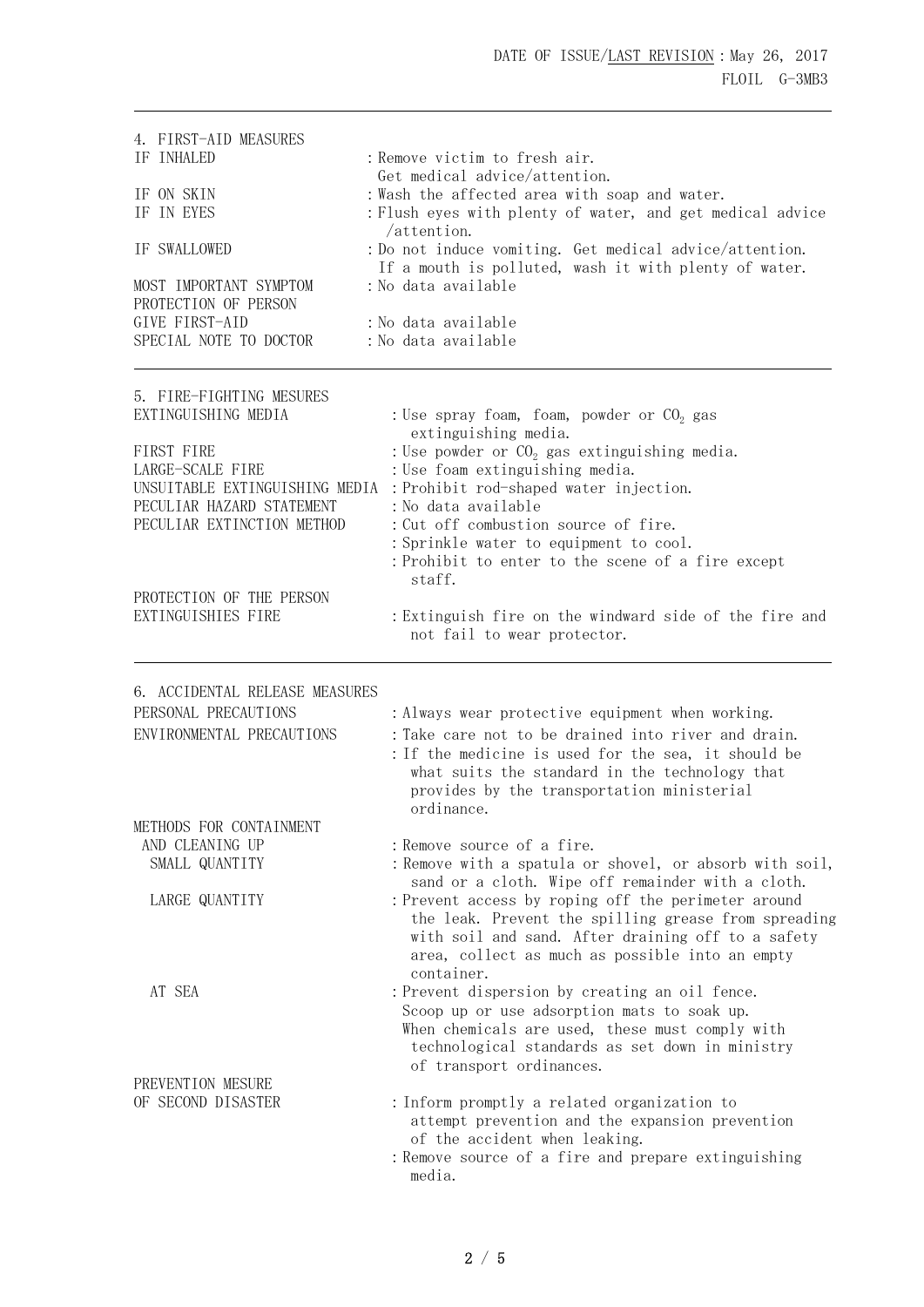| 7. HANDLING AND STORAGE                  |                                                                                                              |
|------------------------------------------|--------------------------------------------------------------------------------------------------------------|
| HANDLING<br>TECHNICAL MESURES            | : Avoid contact with flame, sparks and heated objects.                                                       |
|                                          | Do not allow unnecessary dispersion of vapor.                                                                |
|                                          | : Take steps to prevent static electricity, and use                                                          |
|                                          | conductive work clothes and shoes.                                                                           |
|                                          | : Remove completely it in the safety area, if the                                                            |
|                                          | mechanical equipment are repaired and are processed.                                                         |
|                                          | : Wear protector, if there is possibility of skin<br>contact or eye contact.                                 |
|                                          | : Avoid inhalation of vapor or mist.                                                                         |
|                                          | : Containers must be sealed.                                                                                 |
| <b>NOTES</b>                             | : The vapor from petroleum products builds up easily<br>as it is heavier than air. It is therefore           |
|                                          | necessary to ensure adequate ventilation and                                                                 |
|                                          | take care with fire.                                                                                         |
| NOTES OF SAFE HANDLING                   | : Handling should be done at room temperature. Prevent<br>contamination of water and impurities.             |
|                                          | : Avoid contact with halogens, strong acids, alkaline                                                        |
|                                          | substances and oxidants.                                                                                     |
| <b>STORAGE</b>                           | : Protect from sunlight. Store in a well-ventilated                                                          |
|                                          | place.                                                                                                       |
|                                          | : Avoid heat, sparks, flames and any build-up of                                                             |
|                                          | static electricity.                                                                                          |
|                                          | : Electrical equipment used in the storage area must                                                         |
|                                          | have a non-explosive structure, and devices must<br>be earthed.                                              |
|                                          | : Avoid contact and storing with halogens, strong                                                            |
|                                          | acids, alkaline substances and oxidants.                                                                     |
|                                          | : Do not apply pressure to empty containers.                                                                 |
|                                          | : Don't cut, weld, heat, or make the hole the container.<br>Traces might ignite attended with the explosion. |
| 8. EXPOSURE CONTROLS/PERSONAL PROTECTION |                                                                                                              |
| EQUIPMENT MESURES                        | : If the vapor arises, ventilation equipment or                                                              |
|                                          | closing of vapor source is needed.                                                                           |
|                                          | : The equipment for washing and the body washing of                                                          |
|                                          | eyes is set up near the handling area.                                                                       |
| MANAGEMENT CONCENTRAITON                 | : Not established                                                                                            |
| ALLOWABLE CONCENTRATION                  | : Japan Society for Occupational Health(2013)                                                                |
|                                          | $3mg/m^3$ (as mist of mineral oil)<br>: ACGIH (2013)                                                         |
|                                          | TWA: $5mg/m^3$ (as mist of mineral oil)                                                                      |
| PROTECTION                               |                                                                                                              |
| RESPIRATORY PROTECTION                   | : If necessary, wear hazard mask.                                                                            |
| HAND PROTECTION                          | : Wear the resistance to oil if coming in contact                                                            |
|                                          | repeating for a long term.                                                                                   |
| EYE PROTECTION                           | : Wear safety glasses with side shields.                                                                     |
| SKIN PROTECTION                          | : When contacting for a long time or repeatedly, wear                                                        |

# APPROPRIATE SANITARY

oil resistant ones.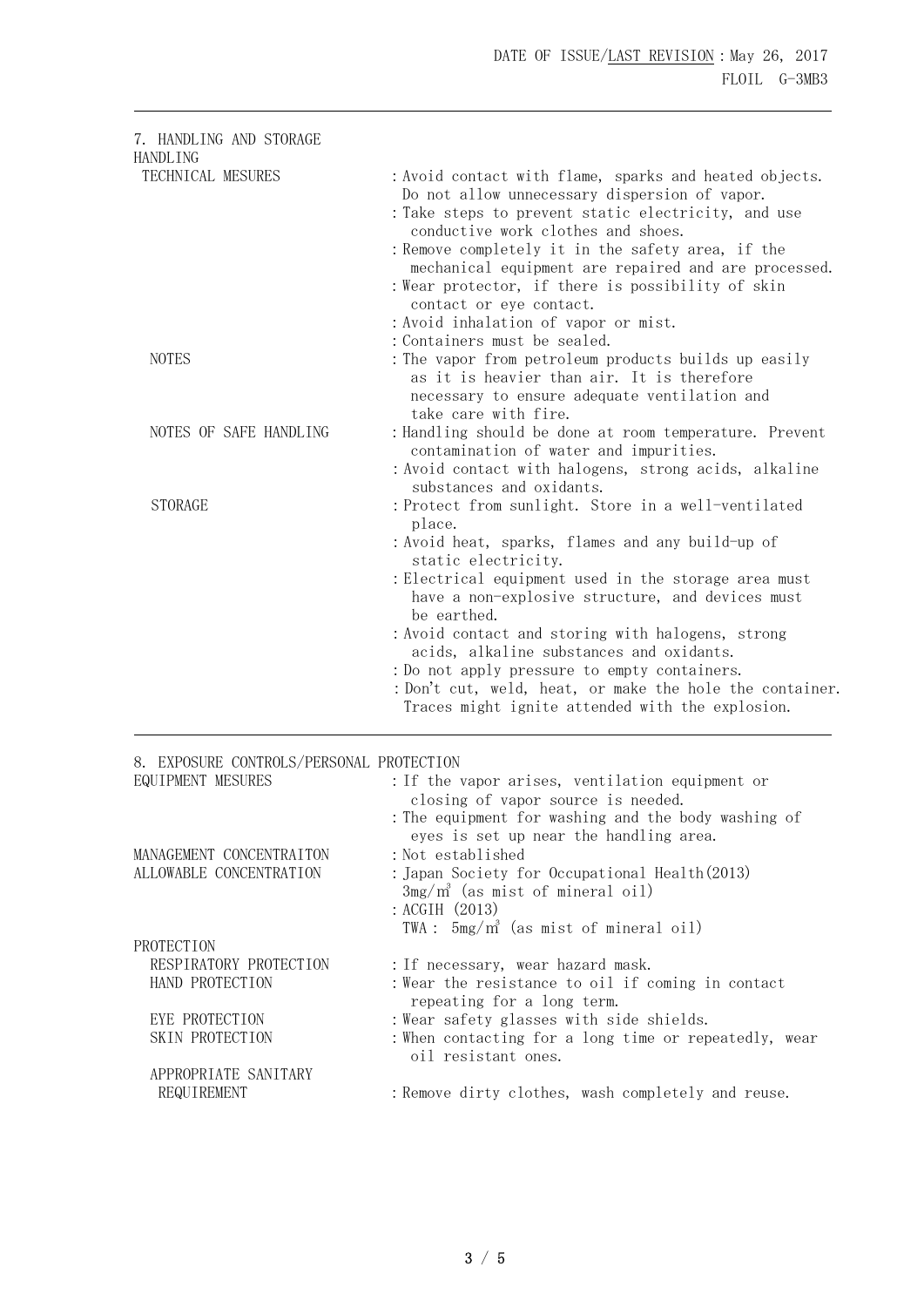9. PHYSICAL AND CHEMICAL PROPERTIES APPEARANCE :Semisolid COLOR :Light brown ODOR : Slightly odor p H : No data MELTING POINT/FREEZING POINT : No data INITIAL BOILING POINT AND BOILING : No data FLASH POINT :Over 200℃(SETA) UPPER/LOWER FLAMMABILITY OR EXPLOSIVE LIMITS :Upper:7wt% lower:1wt% (Base oil) VAPOR PRESSURE : No data VAPOR density : No data RELATIVE DENSITY  $(WATER=1)$  : Approx. 1.0 SOLUBILITY : Water : Insoluble Other solvent:Insoluble AUTO-IGNITION TEMPERATURE : No data DECOMPOSITION TEMPERATURE : No data VISCOSITY :No data 10. STABILITY AND REACTIVITY STABILITY : Stability at room temperature POSSIBILITY OF HAZARDOUS REACTIONS : No reaction with water CONDITIONS TO AVOID : Heating, high temperature, and contact hazardous material INCOMPATIBLE MATERIALS : Avoid contact with halogens, strong acids, alkaline substances and oxidants. HAZARDOUS DECOMPOSITION PRODUCTS : No data available OTHER : No data available 11. TOXICOLOGICAL INFORMATION ACUTE TOXICITY : Oral : No data Inhalation(vapor):No data Inhalation(mist) : No data SKIN CORROSION/IRRITATION : No data available SERIOUS EYE DAMAGE/ IRRITATION : No data available RESPIRATORY OR SKIN SENSITIZATION : No data GERM CELL MUTAGENICITY : No data available CARCINOGENICITY MINERAL OIL: IARC: Group 3 SYNTHETIC OIL: IARC, OSHA, NTP, EU, EPA, ACGIH Not established THICKNER: No data available ADDITIVE:No data available REPRODUCTIVE TOXICITY : No data available STOT-single exposure : No data available STOT-repeated exposure : No data available ASPIRATION HAZARD : It contains not less than 10% of mineral oil, but it does not correspond to a mixture having a kinematic viscosity of 20.5 mm<sup>2</sup> / s (40 ° C) or lower.